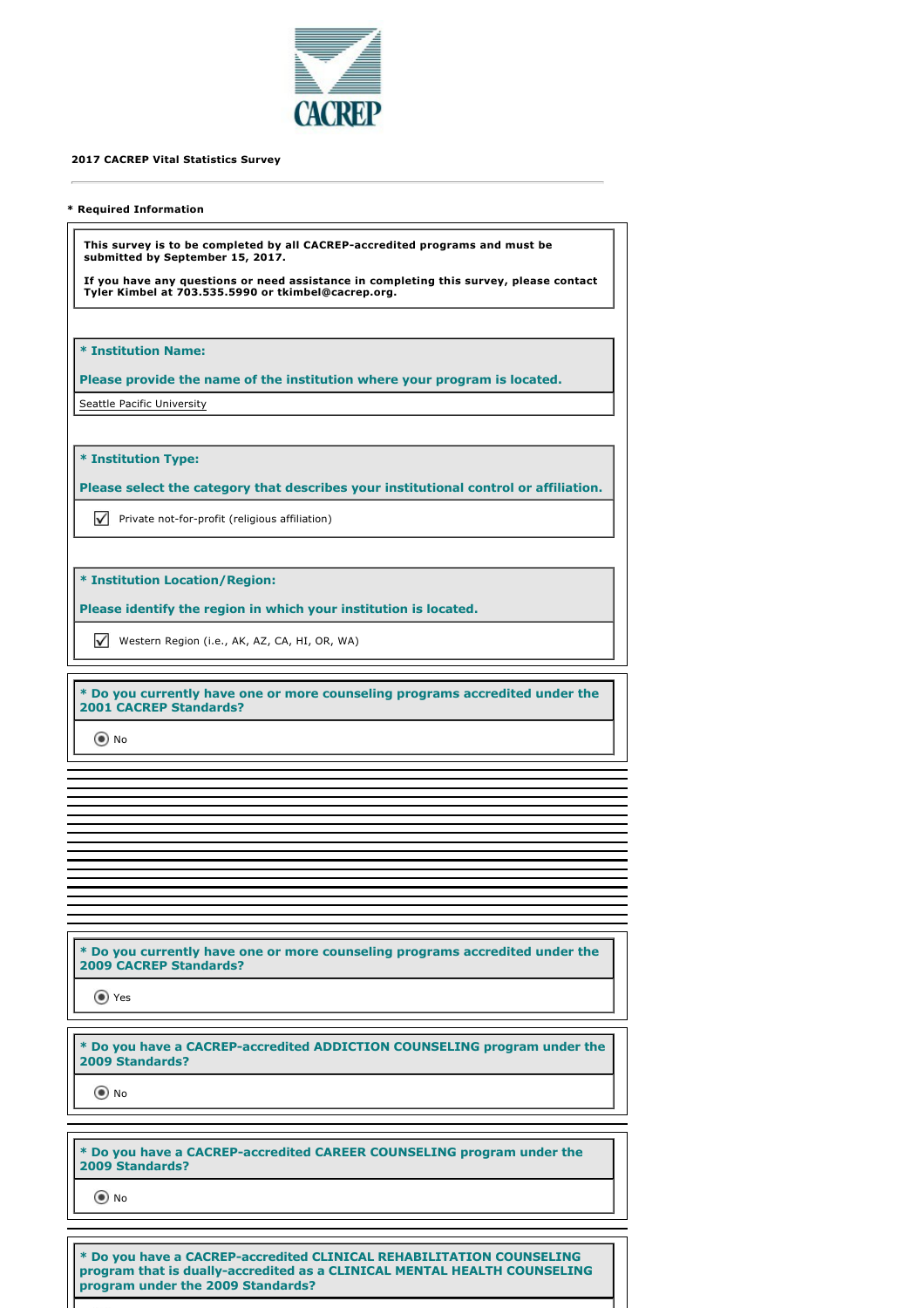time No

## **\* Do you have a CACREP-accredited CLINICAL MENTAL HEALTH COUNSELING program under the 2009 Standards?**

No

**\* Do you have a CACREP-accredited MARRIAGE, COUPLE, AND FAMILY COUNSELING program under the 2009 Standards?**

O No

**\* Do you have a CACREP-accredited SCHOOL COUNSELING program under the 2009 Standards?**

Yes

**SCHOOL COUNSELING (2009 Standards)**

**\* What is the minimum number of credit (semester) hours required for your SCHOOL COUNSELING degree?**

**For programs operating on a quarter hour system: Please convert the minimum number of required quarter hours to semester hours by multiplying the number of quarter hours by 2/3 to provide your answer. (Example: If the minimum number of quarter hours required for a degree is 90, then 90 x (2/3) = 60 semester hours.)**

48

**\* How many students are currently enrolled in your SCHOOL COUNSELING program?**

**Please provide a headcount of students currently enrolled in your School Counseling program. ("currently enrolled" = students enrolled in your program at the time this survey is being completed)**

81

**SCHOOL COUNSELING PROGRAM/STUDENT OUTCOMES Unless a specific time frame is identified, you should respond to the questions below using the most recent data you have available for the program.**

**\* How many students graduated from your SCHOOL COUNSELING program in the past year?**

**Please provide the combined total number of graduates from Summer 2016, Fall 2016, and Spring 2017.**

14

**\* To the best of your knowledge, what is the completion rate of students from your SCHOOL COUNSELING program?**

**To the best of your ability, please use the following information as a guide to report your program's completion rate using the drop down menu below:**

**A program's completion rate is defined as the percentage of admitted students who graduate from the program within the expected time period. If you admit both full-time and part-time students into the program, you may have two completion rates based on differences between full-time and part-time students' expected time from admission to graduation. If this is the case, your program's completion rate is the average of the full-time student completion rate and the part-time student completion rate.**

◎ 88%

**\* To the best of your knowledge, what is the licensure [or certification] examination pass rate of students graduating from your SCHOOL COUNSELING program?**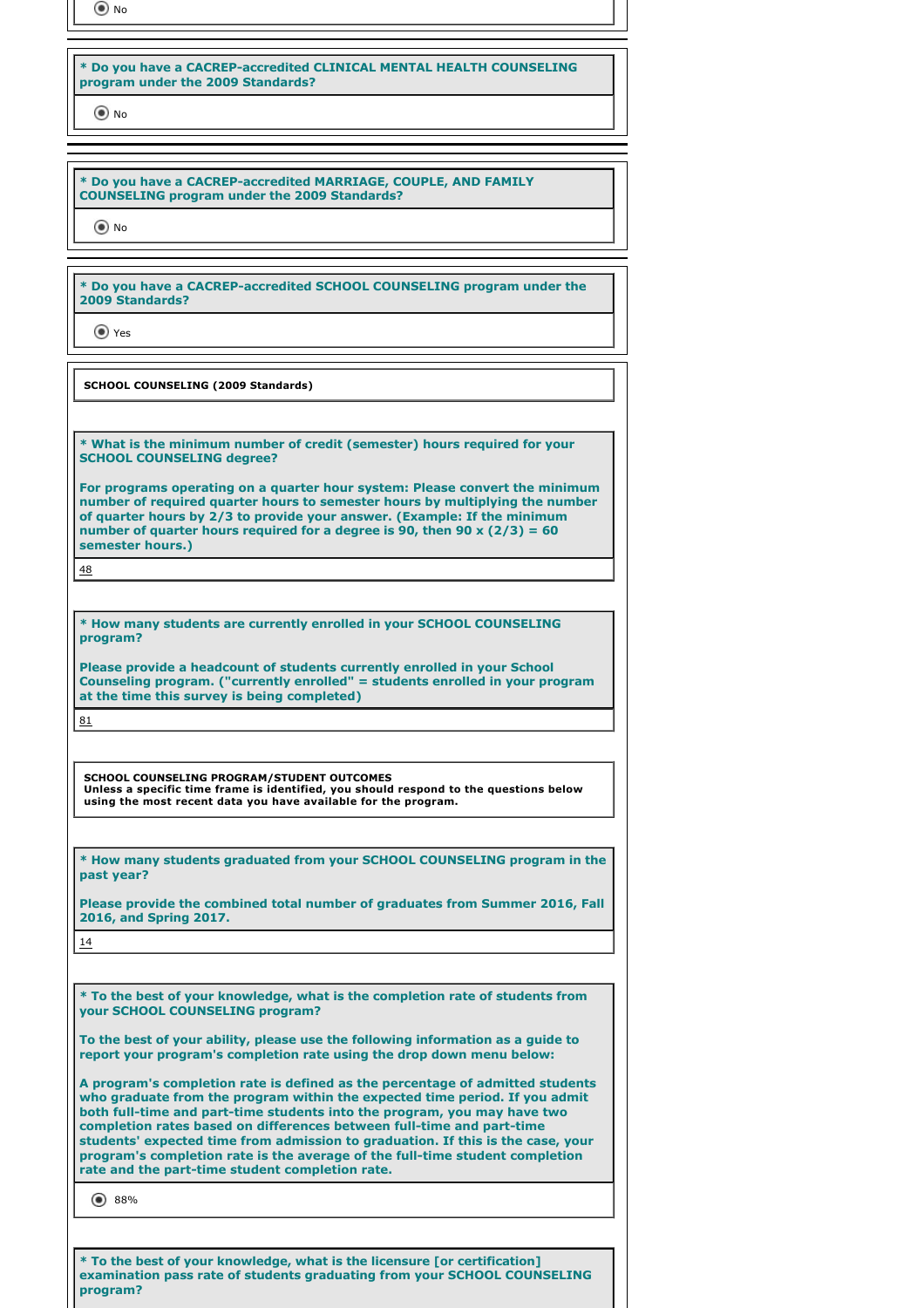| Please use the drop down menu below to choose the licensure [or certification]<br>examination pass rate, to the best of your knowledge, of students from your<br>program.                                                                                                               |  |
|-----------------------------------------------------------------------------------------------------------------------------------------------------------------------------------------------------------------------------------------------------------------------------------------|--|
| (NOTE: CACREP does not dictate the applicable licensure for certification]<br>examination for any program area in any state. Please provide the licensure [or<br>certification] examination pass rate for the examination that is currently<br>available for students in this program.) |  |
| $\circledbullet$ 100%                                                                                                                                                                                                                                                                   |  |
|                                                                                                                                                                                                                                                                                         |  |
| * To the best of your knowledge, what is the job placement rate of graduates<br>from your SCHOOL COUNSELING program who were actively seeking<br>employment?                                                                                                                            |  |
| To the best of your ability, please use the following calculation as a guide to<br>report your program's job placement rate using the drop down menu below:                                                                                                                             |  |
| Numerator: the number of students who, within 180 days of the day they<br>received their master's counseling degree [in a given award year], obtained<br>employment in the recognized occupation for which they were trained or in a<br>related comparable recognized occupation.       |  |
| Denominator: the number of students who, during the award year, received<br>the master's counseling degree awarded for successfully completing the<br>program and were actively seeking employment.                                                                                     |  |
| $\left( \bullet \right)$ 86%                                                                                                                                                                                                                                                            |  |
|                                                                                                                                                                                                                                                                                         |  |
| * Within your academic unit, do you have a second program accredited as a<br><b>SCHOOL COUNSELING program?</b>                                                                                                                                                                          |  |
| Please note, this option is for programs that have two or more programs<br>currently accredited as School Counseling programs. Only select "Yes" if you<br>have a second School Counseling program for which you need to report vital<br>statistics.                                    |  |
| $\circ$ No                                                                                                                                                                                                                                                                              |  |
|                                                                                                                                                                                                                                                                                         |  |
| * Do you have a CACREP-accredited STUDENT AFFAIRS AND COLLEGE<br><b>COUNSELING program under the 2009 Standards?</b>                                                                                                                                                                    |  |
| $\odot$ No                                                                                                                                                                                                                                                                              |  |
|                                                                                                                                                                                                                                                                                         |  |
| * Do you have a CACREP-accredited COUNSELOR EDUCATION AND<br><b>SUPERVISION doctoral program under the 2009 Standards?</b>                                                                                                                                                              |  |
| $\odot$ No                                                                                                                                                                                                                                                                              |  |
|                                                                                                                                                                                                                                                                                         |  |
| * Do you have one or more counseling programs accredited under the<br><b>2016 CACREP Standards?</b>                                                                                                                                                                                     |  |

O No

**\* How many applications for your MASTER'S level CACREP-accredited program(s) did you receive in the past year?**

**Please identify the number of master's program applications you received from June 1, 2016 to May 31, 2017.**

53

**\* Non-CACREP-Accredited Programs:**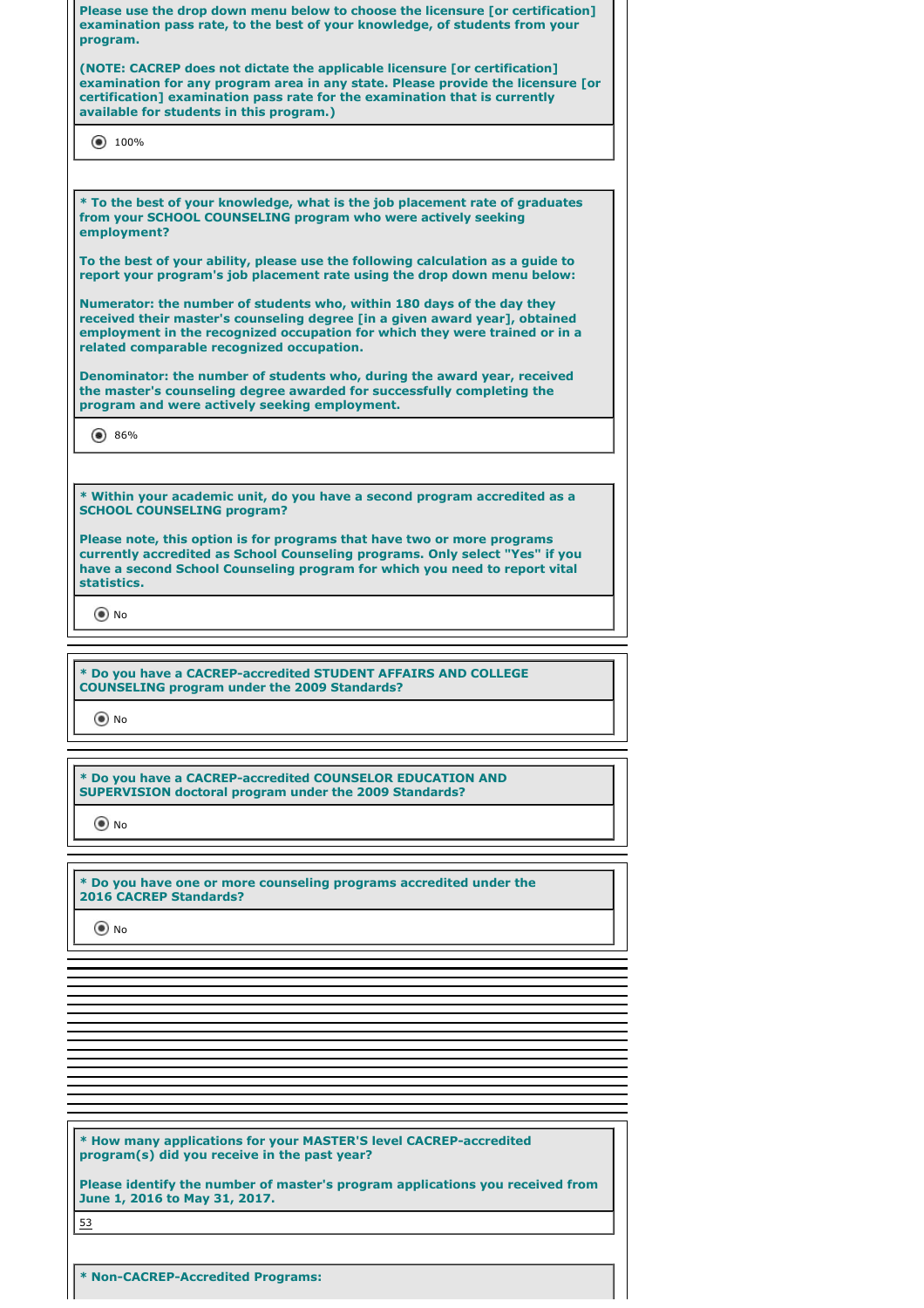**Please add a check beside all programs offered by your academic counseling unit that are NOT ACCREDITED by CACREP.**

**V** Counselor Education and Supervision (doctoral)

**\* Are you able to provide racial/ethnic background information about students enrolled in your CACREP-accredited MASTER'S level counseling program(s)?**

**You will be asked to provide the number of students in each racial/ethnic category by gender. Only select "Yes" if you have information about each racial/ethnic category by gender.**

Yes

MASTER'S Student Demographics:

Please provide the headcount of students currently enrolled in your CACREP-accredited master's level program(s) for each category below. (NOTE: nonresident alien is defined as "A person who is not a citizen or national of the United States and who is in this country on a visa or temporary basis and does not have the right to remain indefinitely.")

\*All categories with a red asterisk require an answer. If you do not have any students that identify with a particular category that requires an answer, please enter "0".

**MALE**

0

1

5

9

0

0

0

0

0

2

0

5

**\***  African American/Black

**\***  American Indian/Native Alaskan

**\***  Asian American

**\***  Caucasian/White

**\***  Hispanic/Latino/Spanish American

**\***  Native Hawaiian/Pacific Islander

**\***  Multiracial

**\***  Other/Undisclosed

**\***  Nonresident Alien

**FEMALE**

**\***  African American/Black

**\***  American Indian/Native Alaskan

**\***  Asian American

**\***  Caucasian/White

47

5

1

**\***  Hispanic/Latino/Spanish American

**\***  Native Hawaiian/Pacific Islander

**\***  Multiracial

2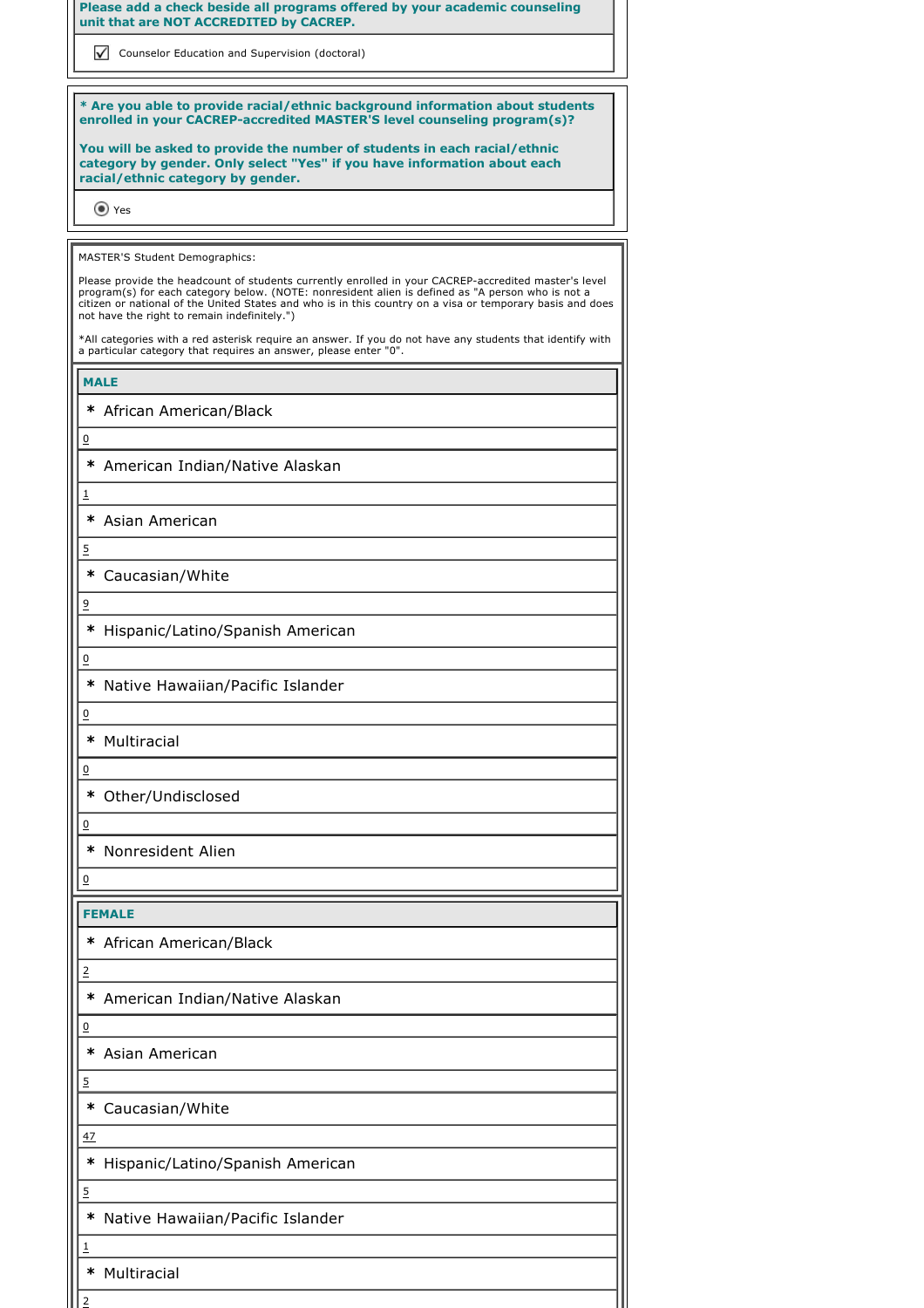| * Other/Undisclosed              |
|----------------------------------|
| $\underline{\mathsf{2}}$         |
| * Nonresident Alien              |
| $\overline{2}$                   |
| <b>Alternative Gender</b>        |
| African American/Black           |
|                                  |
| American Indian/Native Alaskan   |
|                                  |
| Asian American                   |
|                                  |
| Caucasian/White                  |
|                                  |
| Hispanic/Latino/Spanish American |
|                                  |
| Native Hawaiian/Pacific Islander |
|                                  |
| Multiracial                      |
|                                  |
| Other/Undisclosed                |
|                                  |
| Nonresident Alien                |
|                                  |
|                                  |

**\* Are you able to provide information about the number of students with disabilities enrolled in your CACREP-accredited MASTER'S level counseling program(s)?** 

**You will be asked to provide the number of students with disabilities by gender. Only select "Yes" if you have information about students with disabilities by gender.**

No

**\* Are you able to provide racial/ethnic background information about students enrolled in your CACREP-accredited COUNSELOR EDUCATION AND SUPERVISION doctoral program?**

**You will be asked to provide the number of students in each racial/ethnic category by gender. Only select "Yes" if you have information about each racial/ethnic category by gender.**

Not Applicable (i.e., "I do not have an accredited CES doctoral program.")

**\* How many FULL-TIME faculty members do you have in your academic counseling unit? If you have a CES doctoral program, your academic counseling unit is comprised of both your CES doctoral program and your master's level counseling program(s).**

**Please provide only the number of faculty members with full-time appointments in your academic counseling unit. This should be a whole number (i.e., no decimals or fractions).**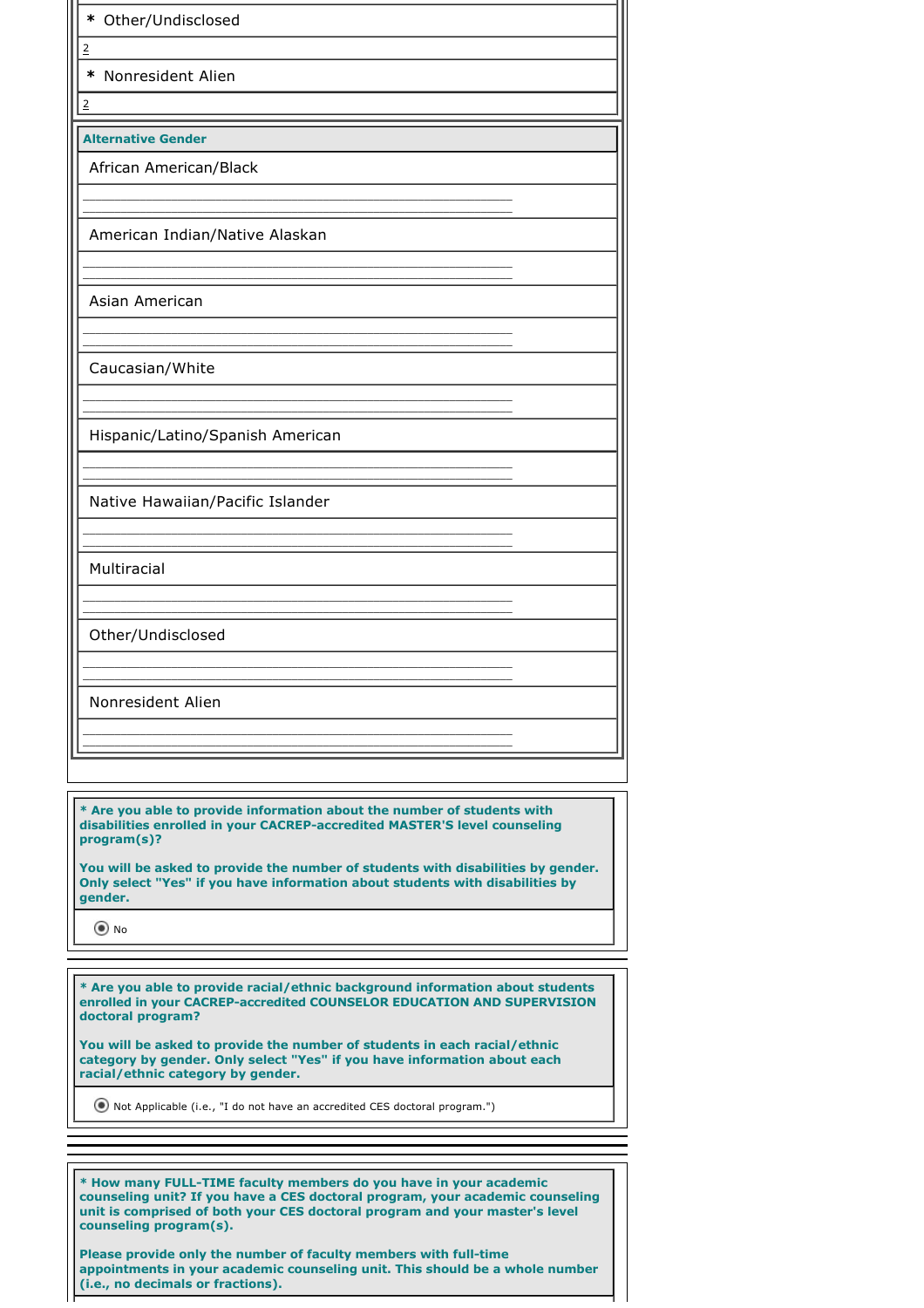| $\overline{3}$         |                                                                                                                                                                                                                                                                                                                         |
|------------------------|-------------------------------------------------------------------------------------------------------------------------------------------------------------------------------------------------------------------------------------------------------------------------------------------------------------------------|
|                        |                                                                                                                                                                                                                                                                                                                         |
|                        | * Are you able to provide racial/ethnic background information about FULL-TIME<br>faculty members in your academic counseling unit?                                                                                                                                                                                     |
|                        | Similar to the student demographic questions, you will be asked to provide the<br>number of full-time faculty in each racial/ethnic category by gender. Only select<br>"Yes" if you have information about each racial/ethnic category by gender.                                                                       |
| O Yes                  |                                                                                                                                                                                                                                                                                                                         |
|                        |                                                                                                                                                                                                                                                                                                                         |
|                        | FULL-TIME Faculty Demographics:                                                                                                                                                                                                                                                                                         |
| remain indefinitely.") | Please provide the headcount of full-time faculty members in your academic counseling unit for each<br>category below. (NOTE: nonresident alien is defined as "A person who is not a citizen or national of the<br>United States and who is in this country on a visa or temporary basis and does not have the right to |
|                        | *All categories with a red asterisk require an answer. If you do not have any full-time faculty that<br>identify with a particular category that requires an answer, please enter "0".                                                                                                                                  |
| <b>MALE</b>            |                                                                                                                                                                                                                                                                                                                         |
|                        | * African American/Black                                                                                                                                                                                                                                                                                                |
| 0                      |                                                                                                                                                                                                                                                                                                                         |
|                        | * American Indian/Native Alaskan                                                                                                                                                                                                                                                                                        |
| 0                      |                                                                                                                                                                                                                                                                                                                         |
|                        | * Asian American                                                                                                                                                                                                                                                                                                        |
| $\overline{0}$         |                                                                                                                                                                                                                                                                                                                         |
|                        | * Caucasian/White                                                                                                                                                                                                                                                                                                       |
| $\overline{0}$         |                                                                                                                                                                                                                                                                                                                         |
|                        | * Hispanic/Latino/Spanish American                                                                                                                                                                                                                                                                                      |
| $\overline{0}$         |                                                                                                                                                                                                                                                                                                                         |
|                        | * Native Hawaiian/Pacific Islander                                                                                                                                                                                                                                                                                      |
| 0                      |                                                                                                                                                                                                                                                                                                                         |
| ∗<br>Multiracial       |                                                                                                                                                                                                                                                                                                                         |
| $\overline{0}$         |                                                                                                                                                                                                                                                                                                                         |
|                        | * Other/Undisclosed                                                                                                                                                                                                                                                                                                     |
| $\overline{0}$         |                                                                                                                                                                                                                                                                                                                         |
| ∗                      | Nonresident Alien                                                                                                                                                                                                                                                                                                       |
| $\overline{0}$         |                                                                                                                                                                                                                                                                                                                         |
|                        |                                                                                                                                                                                                                                                                                                                         |
| <b>FEMALE</b>          |                                                                                                                                                                                                                                                                                                                         |
|                        | * African American/Black                                                                                                                                                                                                                                                                                                |
| $\overline{0}$         |                                                                                                                                                                                                                                                                                                                         |
| ∗                      | American Indian/Native Alaskan                                                                                                                                                                                                                                                                                          |
| $\overline{0}$         |                                                                                                                                                                                                                                                                                                                         |
| ∗                      | Asian American                                                                                                                                                                                                                                                                                                          |
| $\overline{2}$         |                                                                                                                                                                                                                                                                                                                         |
| ∗                      | Caucasian/White                                                                                                                                                                                                                                                                                                         |
| <u>1</u>               |                                                                                                                                                                                                                                                                                                                         |
| ∗                      | Hispanic/Latino/Spanish American                                                                                                                                                                                                                                                                                        |
| $\overline{0}$         |                                                                                                                                                                                                                                                                                                                         |
| ∗                      | Native Hawaiian/Pacific Islander                                                                                                                                                                                                                                                                                        |
| $\overline{0}$         |                                                                                                                                                                                                                                                                                                                         |
| Multiracial<br>∗       |                                                                                                                                                                                                                                                                                                                         |
| $\underline{0}$        |                                                                                                                                                                                                                                                                                                                         |
| ∗                      | Other/Undisclosed                                                                                                                                                                                                                                                                                                       |
|                        |                                                                                                                                                                                                                                                                                                                         |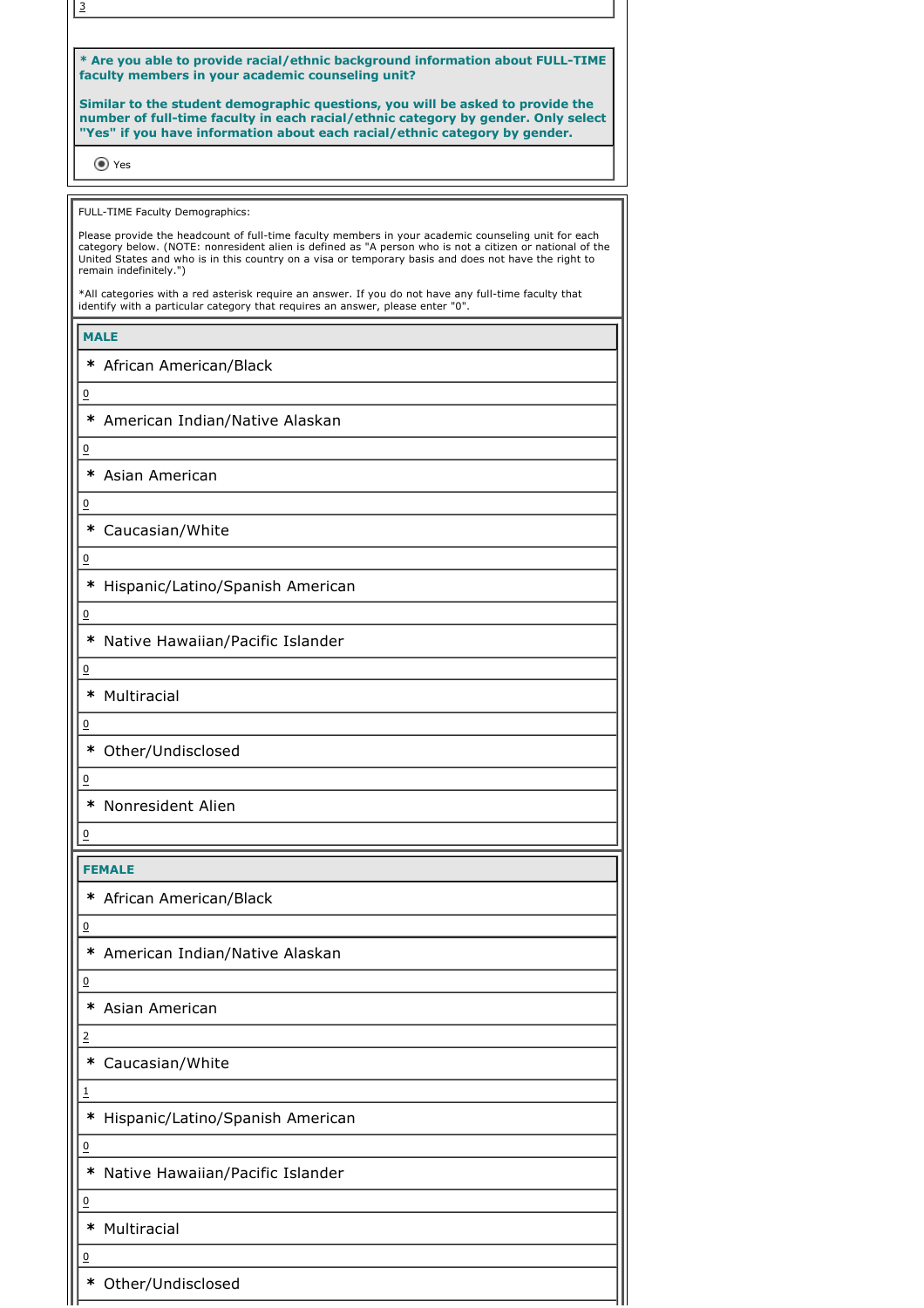| $\overline{0}$<br>* Nonresident Alien                                                                                                                                                                                                                                                                                                        |
|----------------------------------------------------------------------------------------------------------------------------------------------------------------------------------------------------------------------------------------------------------------------------------------------------------------------------------------------|
| $\overline{0}$                                                                                                                                                                                                                                                                                                                               |
| <b>Alternative Gender</b>                                                                                                                                                                                                                                                                                                                    |
| African American/Black                                                                                                                                                                                                                                                                                                                       |
|                                                                                                                                                                                                                                                                                                                                              |
| American Indian/Native Alaskan                                                                                                                                                                                                                                                                                                               |
|                                                                                                                                                                                                                                                                                                                                              |
| Asian American                                                                                                                                                                                                                                                                                                                               |
|                                                                                                                                                                                                                                                                                                                                              |
| Caucasian/White                                                                                                                                                                                                                                                                                                                              |
|                                                                                                                                                                                                                                                                                                                                              |
| Hispanic/Latino/Spanish American                                                                                                                                                                                                                                                                                                             |
|                                                                                                                                                                                                                                                                                                                                              |
| Native Hawaiian/Pacific Islander                                                                                                                                                                                                                                                                                                             |
|                                                                                                                                                                                                                                                                                                                                              |
| Multiracial                                                                                                                                                                                                                                                                                                                                  |
|                                                                                                                                                                                                                                                                                                                                              |
| Other/Undisclosed                                                                                                                                                                                                                                                                                                                            |
|                                                                                                                                                                                                                                                                                                                                              |
| Nonresident Alien                                                                                                                                                                                                                                                                                                                            |
|                                                                                                                                                                                                                                                                                                                                              |
|                                                                                                                                                                                                                                                                                                                                              |
| <b>Hypothetical Scenario:</b>                                                                                                                                                                                                                                                                                                                |
| In the future, suppose CACREP reorganized its accreditation structure so that<br>CACREP accredited counseling programs as a whole academic unit (i.e.,<br>department), rather than its current structure of accrediting individual<br>counseling program areas (e.g., Addiction, Career, School, etc) within an<br>academic counseling unit. |
| Please rate your level of support/opposition for this hypothetical restructuring<br>by selecting one response from the list below.                                                                                                                                                                                                           |
| I STRONGLY SUPPORT the idea of CACREP accrediting counseling programs as a whole<br>academic unit rather than individual program areas.                                                                                                                                                                                                      |
| If you have any comments or reactions to the hypothetical scenario posed<br>above, please share them below.                                                                                                                                                                                                                                  |
|                                                                                                                                                                                                                                                                                                                                              |
| * Please provide a contact email address:<br>This address will be used if the CACREP office has any questions about the                                                                                                                                                                                                                      |
| information provided in this survey.                                                                                                                                                                                                                                                                                                         |

jhyun@spu.edu

**Final comments? Please share them below:**

REMINDER: Posting Program/Student Outcomes<br>The highlighted heading, "COUNSELING PROGRAM/STUDENT OUTCOMES" was listed<br>under each individual program area on the Vital Statistics Survey. Your responses to<br>the questions below

\_\_\_\_\_\_\_\_\_\_\_\_\_\_\_\_\_\_\_\_\_\_\_\_\_\_\_\_\_\_\_\_\_\_\_\_\_\_\_\_\_\_\_\_\_\_\_\_\_\_\_\_\_\_\_\_\_\_\_\_\_\_\_\_\_\_\_\_ \_\_\_\_\_\_\_\_\_\_\_\_\_\_\_\_\_\_\_\_\_\_\_\_\_\_\_\_\_\_\_\_\_\_\_\_\_\_\_\_\_\_\_\_\_\_\_\_\_\_\_\_\_\_\_\_\_\_\_\_\_\_\_\_\_\_\_\_

i.